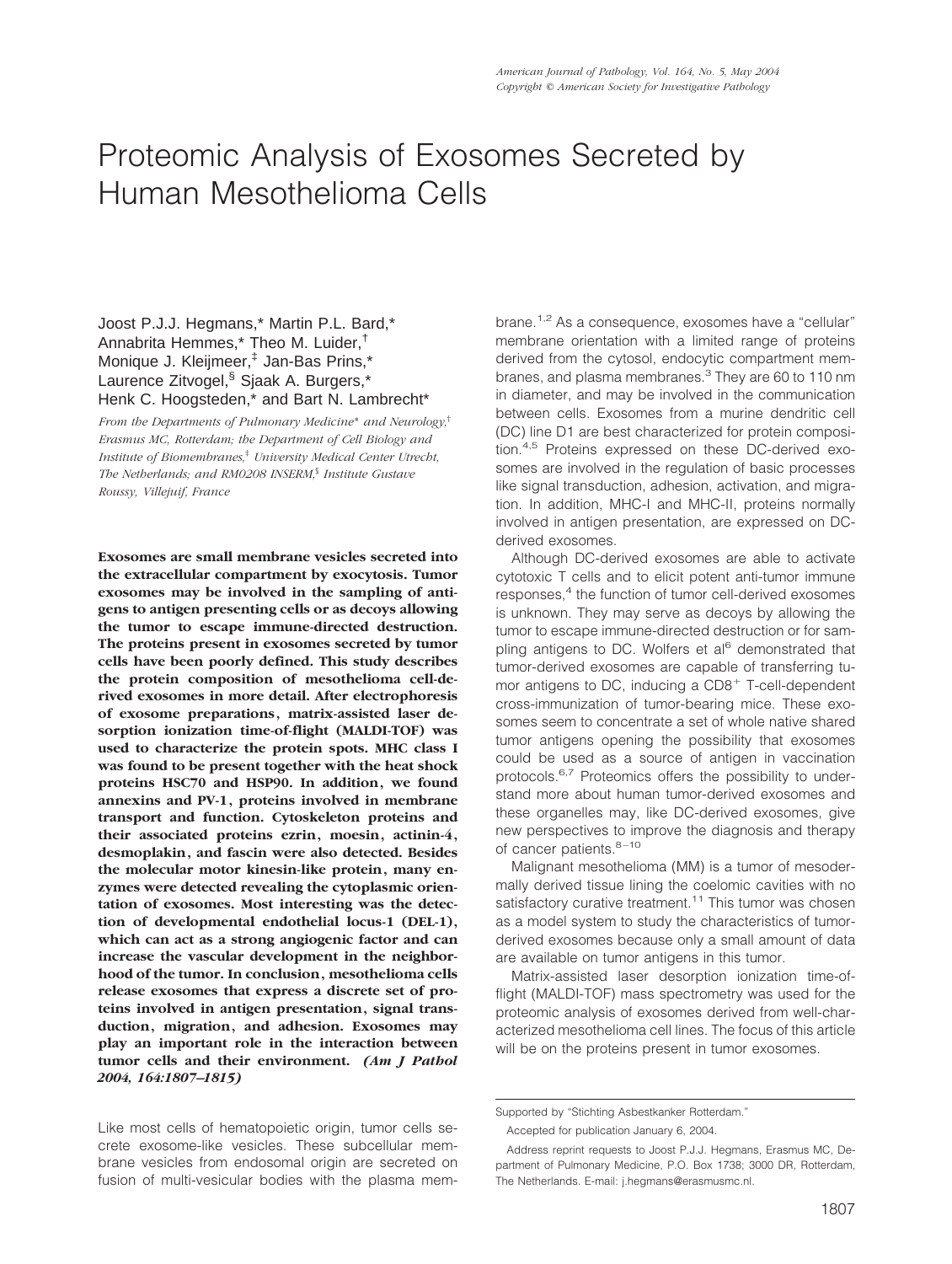## Materials and Methods

## *Establishment of Human Mesothelioma Cell Lines*

Mesothelioma cell lines have been derived from pleural effusions or primary solid tumor biopsy material. After informed consent, patient material was collected under sterile conditions and transported immediately to the laboratory. Solid tissue was minced into small pieces with sterile scissors and gently pressed through a  $100-\mu m$ mesh cell strainer (Falcon/Becton Dickinson Labware, Franklin Lakes, NJ) with a syringe piston. Dispersed cells and clumps were washed through gauze with HBBS (GIBCO/Invitrogen, Breda, The Netherlands), and the suspension was transferred to a second finer (40- $\mu$ m mesh) gauze (Falcon/Becton Dickinson Labware). Suspension was centrifuged at 400  $\times$  g for 15 minutes at room temperature (RT) and cells placed into culture flasks (Falcon/Becton Dickinson Labware). Pleural effusions were centrifuged  $400 \times g$  for 15 minutes and cells were placed into culture flasks. Cells were cultured at 37°C in RPMI 1640 medium containing 25 mmol/L HEPES, Glutamax, 50  $\mu$ g/ml gentamicin, and 10% (v/v) fetal bovine serum (FBS) (all obtained from GIBCO/Invitrogen) in a humidified atmosphere of  $5\%$  CO<sub>2</sub>, in air. Media were changed once or twice a week and when flasks were confluent, then cells were passaged to a new flask by treatment with 0.05% trypsin and 0.53 mmol/L EDTA in phosphate-buffered saline (PBS, all from GIBCO/Invitrogen). Two cell lines (PMR-MM7 and PMR-MM8) were extensively characterized and kept in longterm cell culture (>50 passages, 6 months of culturing) while using for exosome isolation.

## *Characterization of Cell Lines*

## Cellular DNA Content

Cell lines were characterized for cellular DNA content by propidium iodide. In short, cells were trypsinized and washed twice in 0.1% (w/v) glucose (Sigma-Aldrich Chemie BV, Zwijndrecht, The Netherlands) in PBS. A pellet containing  $1 \times 10^6$  cells was resuspended by slowly adding 1 ml of ice-cold 70% ethanol under vigorous vortexing. The suspension was fixed overnight at 4°C and the next day the pellet was resuspended in 1 ml 0.1% (w/v) glucose in PBS supplemented with 50  $\mu$ g/ml propidium iodide (Sigma-Aldrich Chemie BV) and 100 Kunitz units RNAseA (Amersham Pharmacia Biotech, Essex, UK) and incubated for 60 minutes at RT. Flow cytometric analysis of nuclear DNA content was performed on a FACSCalibur (BD Immunocytometry Systems, Erembodegem, Belgium).

#### Immunohistochemical Studies

Cytocentrifuge preparations were stained using the rabbit-anti-mouse ( $RaM$ ) and APAAP method for the following mouse antibody clones: 5B5 (anti-prolyl 4-hydroxylase (collagen synthesis)), E29 (anti-epithelial membrane antigen), II-7 (anti-carcinoembryonic antigen), HBME-1 (anti-mesothelial cell), Ber-EP4 (epithelial antigen), RCK108 (anti-cytokeratin 19) (all antibodies were obtained from DAKO, Glostrup, Denmark). Appropriate positive controls were used in each case. Specificity of the primary and secondary antibodies was checked by using protein concentration and isotype-matched nonrelevant monoclonal antibodies and PBS. Naphtol-AS-MX-phosphate (0.30 mg/ml, Sigma-Aldrich Chemie BV) and new fuchsine (160 mg/ml in 2 mol/L HCl, Chroma-Gesellschaft, Kongen, Germany) were used as substrate for alkaline phosphatase (AP). Levamisol (0.25 mg/ml, Sigma-Aldrich Chemie BV) was added to block endogenous AP activity. Finally, sections were counter-stained with Mayer's hematoxylin (Merck, Darmstadt, Germany) and mounted in Kaiser's glycerol-gelatin (Merck).

#### Tumorigenicity in Vitro and in Immune-Deficient Mice

The tumorigenicity of cell lines was determined by their capacity of forming colonies in semi-solid media.<sup>12</sup> An agarose underlay was prepared by adding 1 ml autoclaved 0.8% (w/v) agarose (GIBCO/Invitrogen) in PBS to a 6-well plate per well and allowed to gel for 30 minutes. Cells were collected by trypsinization and adjusted to a concentration of  $5 \times 10^4$  cells per 3 ml RPMI 1640 medium containing HEPES, Glutamax, gentamicin, and 10% FBS. The cells were diluted in 3 ml StemPro 2.3% methylcellulose (GIBCO/Invitrogen), and the tube was vigorously vortexed until the cells were uniformly suspended. After 10 minutes of allowing the air bubbles to rise, the suspension was added to the agarose underlay and incubated in a humidified incubator at 37°C for 14 days or until colonies were formed. The tumor-forming capacity of the cell lines was also tested in athymic *nude* mice. Monolayer cells were harvested by trypsinization, and  $2 \times 10^6$  cells suspended in 0.2 ml of PBS were injected subcutaneously into 4- to 6-week-old BALB/c athymic *nu/nu* mice (Jackson Laboratory, Bar Harbor, ME). Mice were maintained in sterile-air laminar flow cage racks and examined regularly for tumor development for at least 2 months following the injection.

#### Virus Contamination, HLA Typing, and Karyotyping

Contamination of the cell lines with HCV, HBV, and HIV viruses was analyzed with (quantitative) polymerase chain reaction at the virology laboratory of the Erasmus MC-Dijkzigt according to World Health Organization references. The Department of Immunohematology and Blood Transfusion of the Leiden University Medical Center performed HLA typing. Karyotyping was carried out in the Department of Clinical Genetics of the Erasmus MC.

## *Isolation of Mesothelioma-Derived Exosomes*

Mesothelioma cell lines at 80% confluency were washed twice with PBS and incubated in RPMI medium (containing HEPES, Glutamax, and gentamicin) and the serum replacer TCH (1X working strength [ICN, Irvine, CA]) for 48 hours in a humidified atmosphere of  $5\%$  CO<sub>2</sub>,  $95\%$  air.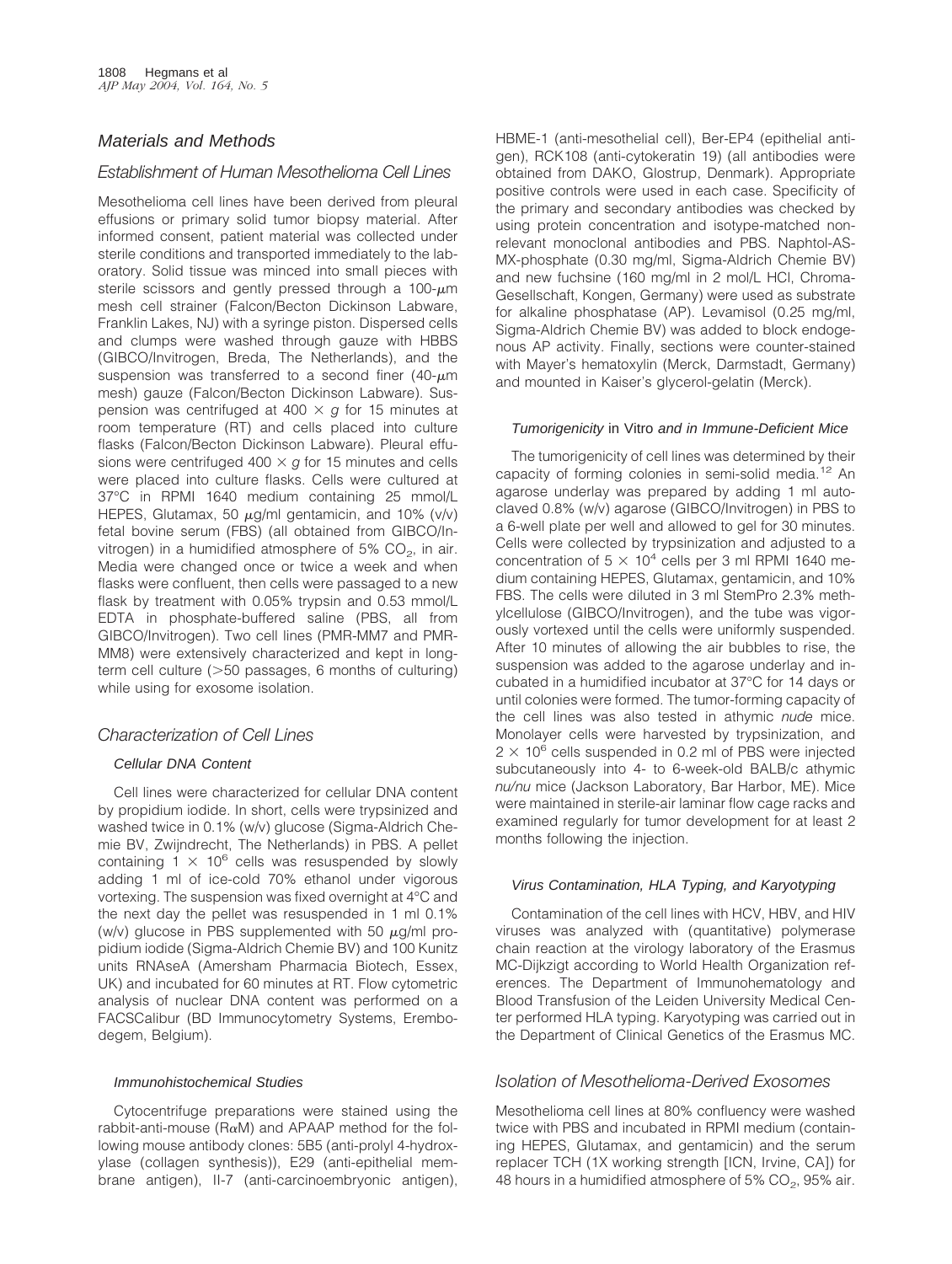Cell culture supernatants were subjected to three successive centrifugations to remove cells and debris: 300  $\times$  $g$  for 10 minutes, 2000  $\times$   $g$  for 20 minutes, and finally at 10,000  $\times$  g for 30 minutes, all at 4°C. Exosomes were then pelleted at 64,000  $\times$  *g* for 100 minutes using a SW28 rotor (Beckman Coulter Instruments, Fullerton, CA). Pellets were resuspended and washed in PBS and centrifuged at 100,000  $\times$  g for 1 hour (SW60 rotor, Beckman Coulter Instruments). Exosomes were resuspended in PBS, aliquoted, and stored at  $-80^{\circ}$ C. The quantification of exosomal proteins recovered was measured by CBQCA kit according to the manufacturer's recommendations (Molecular Probes, Leiden, The Netherlands). In the presence of cyanide, the ATTO-TAG CBQCA reagent reacts with the primary amides found on proteins and functions well in the presence of lipids and detergents. The fluorescence emission was measured at  $\sim$ 550 nm (filter 530  $\pm$  30 nm) with excitation at  $\sim$ 465 nm (filter  $485 \pm 20$  nm) in a CytoFluor 4000 fluorescence microplate reader (gain 40) (PerSeptive Biosystems, Foster City, CA).

## *Electron Microscopy*

Exosomes obtained after centrifugation of cell-culture supernatants were loaded onto Formvar carbon-coated grids. Adsorbed exosomes were fixed in 2% paraformaldehyde and immunolabeled with CLB-gran1/2, 435 (anti-CD63; CLB, Amsterdam, The Netherlands) and 10 nm protein A gold particles.

## *Protein Electrophoresis*

One-dimensional electrophoresis of mesothelioma-derived exosomes onto 10% SDS-PAGE gels was performed according to manufacturer's recommendations (PROTEAN II xi Cell, BioRad Laboratories, Hemel Hempstead, UK). Samples were taken-up in 8 mol/L urea (Sigma-Aldrich Chemie BV), 2% CHAPS (Amersham Pharmacia Biotech), 20 mmol/L dithiothreitol (DTT, Sigma-Aldrich Chemie BV), 0.01% bromophenol blue (Sigma-Aldrich Chemie BV), and transferred onto a 1.0-mm thick 10% SDS-PAGE gel. A constant current of 7 mA per gel at 10°C was applied. After 16 hours, gels were stained with Novex Colloidal blue staining kit according to the manufacturer's instructions (Invitrogen).

# *Enzymatic Digestion of Protein Spots*

Colloidal blue stained protein spots were excised manually with a plastic plunger and transferred onto a 96-well low protein binding microtiter plate (Nunc A/S, Roskide, Denmark). Each excised plug was washed with 100  $\mu$ l milli-Q for 5 minutes with shaking (650 rpm, Eppendorf Geratebau GmbH, Hamburg, Germany). Gel plugs were de-stained with 0.4% (w/v) ammonium hydrogen carbonate (Sigma-Aldrich Chemie BV), 30% acetonitrile in water by incubating two times for 20 minutes at RT. After a short wash with Milli-Q, gel spots were dried in a rotary evaporator (Savant, Farmingdale, NY) for 30 minutes. Protein

digestion was performed with the addition of 4  $\mu$  of 100  $\mu$ g/ml sequencing grade-modified trypsin (Promega, Madison, WI) to each gel piece. The plate was sealed with an adhesive aluminum foil and incubated overnight at RT.

## *MALDI-TOF Analysis of Peptides*

After the specific hydrolysis at the carboxylic sides of lysine and arginine residues by trypsin,  $7 \mu$  (1:2) acetonitrile:0.1% trifluoroacetic acid was added to the gel plugs. After mixing, 1  $\mu$  of the tryptic digest was taken and co-crystallized with 2.5  $\mu$ l 2 mg/ml of the photoactive compound α-cyano-4-hydroxy-*trans*-cinnamic acid (α-HCCA, Bruker Daltonics, Billerica, MA) in acetonitrile. This sample-matrix solution (0.5  $\mu$ I) was pipetted onto a  $400-\mu m$  384-well anchor chip MALDI-TOF plate and airdried for 5 minutes. Peptide mass spectra were acquired on a Biflex III MALDI-TOF mass spectrometer equipped with a 337-nm nitrogen laser (Bruker Daltonics, Bremen, Germany). The instrument was calibrated with a peptide calibration standard (Bruker Daltonics). Spectra were compared using autolytic fragments from trypsin. A mass list of peptides was obtained from each digest and submitted to Matrix Science Mascot UK software to identify the proteins in the MSDB database of the NCBI. The criteria for identification of proteins were determined as follows: maximum allowed peptide mass error of 200 ppm, at least five matching peptide masses, molecular weight of identified protein should match estimated values by comparing with marker proteins, and top scores given by software higher than  $61 (P < 0.05)$ .

# *Western Blotting*

For Western blotting following one-dimensional SDS-PAGE, proteins were electroblotted onto Immobilon P membranes (Millipore Corp, Etten-Leur, The Netherlands) and incubated with specific antibodies, followed by horseradish peroxidase-conjugated secondary antibodies, and detected using SuperSignal West Pico chemiluminescent substrate (Pierce Perbio Science, Etten-Leur, The Netherlands). Antibodies used in this study to confirm the proteins detected by MALDI-TOF were: anti-HSC70 (clone 13D3; Affinity BioReagents, Golden, CO), anti-HSP90 (clone AC88; Stressgen, Victoria, Canada), anti-fascin (clone FCN01, Abcam Ltd, Cambridge, UK), and anti- $\beta$ -tubulin (clone E7, Developmental Studies Hybridoma Bank, Iowa City, IA).

# Results

# *Establishment and Characterization of Human Mesothelioma Cell Lines*

Since 1997, the Department of Pulmonary Medicine Rotterdam (PMR) has established 10 continuously growing cell lines originally initiated from pleural effusions from patients diagnosed as malignant mesothelioma (MM). One cell line was derived from a postmortem pleural biopsy. The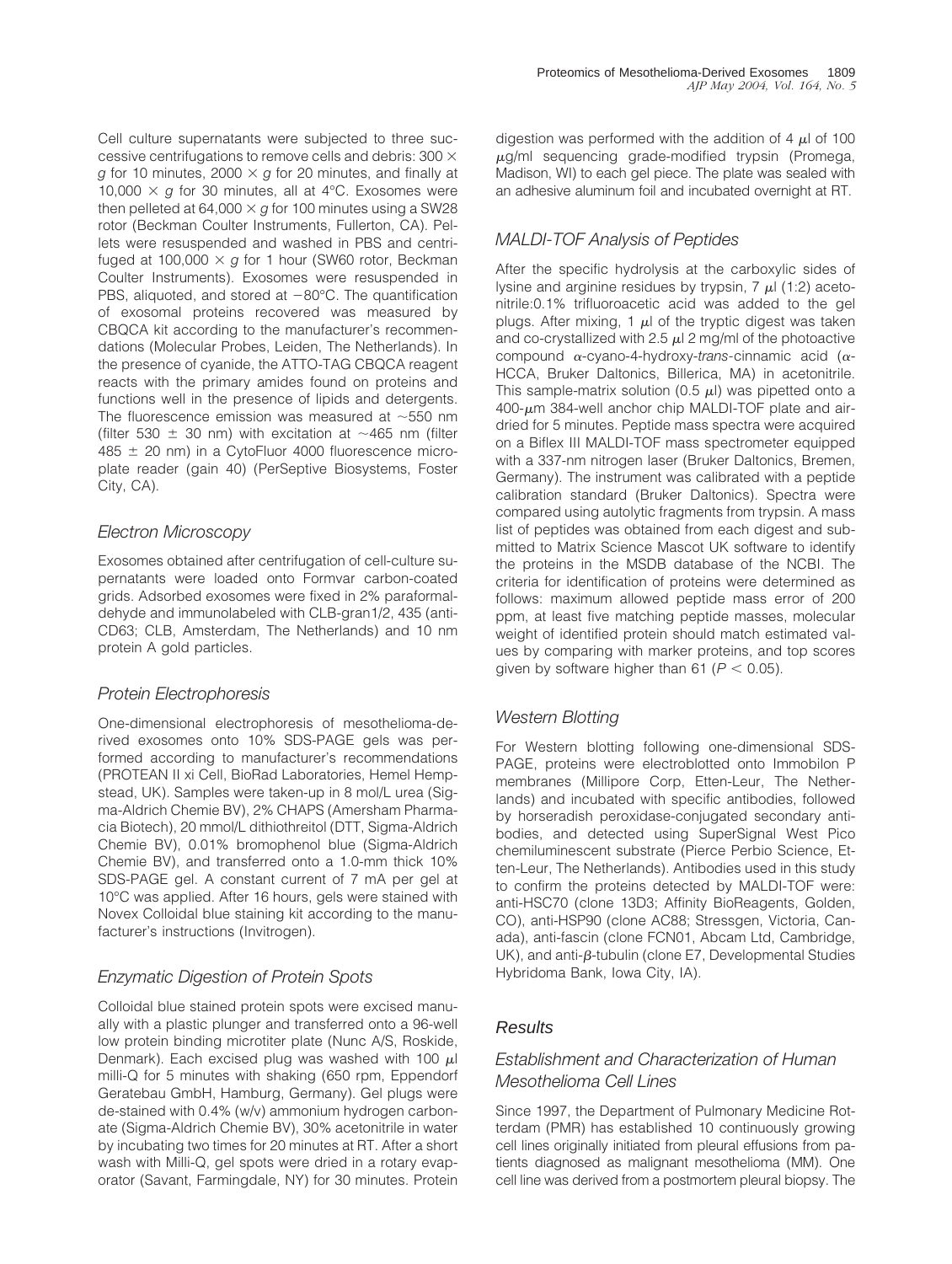|                                              | PMR-MM7                                                                                                                                                                                                                                                                                                                                           | PMR-MM8                                                                                                                                                                                                                                                                                            |  |  |  |  |  |
|----------------------------------------------|---------------------------------------------------------------------------------------------------------------------------------------------------------------------------------------------------------------------------------------------------------------------------------------------------------------------------------------------------|----------------------------------------------------------------------------------------------------------------------------------------------------------------------------------------------------------------------------------------------------------------------------------------------------|--|--|--|--|--|
| Patient                                      |                                                                                                                                                                                                                                                                                                                                                   |                                                                                                                                                                                                                                                                                                    |  |  |  |  |  |
| Gender                                       | Male (Caucasian)                                                                                                                                                                                                                                                                                                                                  | Male (Caucasian)                                                                                                                                                                                                                                                                                   |  |  |  |  |  |
| Age                                          | 63                                                                                                                                                                                                                                                                                                                                                | 57                                                                                                                                                                                                                                                                                                 |  |  |  |  |  |
| Cellular DNA content<br>Immunohistochemistry | Aneuploid                                                                                                                                                                                                                                                                                                                                         | Diploid                                                                                                                                                                                                                                                                                            |  |  |  |  |  |
| 5B <sub>5</sub>                              | Positive                                                                                                                                                                                                                                                                                                                                          | Positive                                                                                                                                                                                                                                                                                           |  |  |  |  |  |
| $II-7$ (CEA)                                 | Negative                                                                                                                                                                                                                                                                                                                                          | Negative                                                                                                                                                                                                                                                                                           |  |  |  |  |  |
| HBME-1                                       | Negative                                                                                                                                                                                                                                                                                                                                          | Negative                                                                                                                                                                                                                                                                                           |  |  |  |  |  |
| Ber-EP4                                      | Negative                                                                                                                                                                                                                                                                                                                                          | Negative                                                                                                                                                                                                                                                                                           |  |  |  |  |  |
| <b>RCK108</b>                                | Negative                                                                                                                                                                                                                                                                                                                                          | Positive                                                                                                                                                                                                                                                                                           |  |  |  |  |  |
| Tumorigenicity                               | Yes                                                                                                                                                                                                                                                                                                                                               | <b>Yes</b>                                                                                                                                                                                                                                                                                         |  |  |  |  |  |
| Virus contamination                          | HCV, HBV, HIV negative                                                                                                                                                                                                                                                                                                                            | HCV, HBV, HIV negative                                                                                                                                                                                                                                                                             |  |  |  |  |  |
| Bacterial contamination                      | <b>No</b>                                                                                                                                                                                                                                                                                                                                         | No.                                                                                                                                                                                                                                                                                                |  |  |  |  |  |
| Karyotyping                                  | $71 \sim 78 \le 3$ , XY, X, +Y, del(1p), add (2p),<br>$add(2p).$ ? $add(3q).del(5q).+del(5q).$<br>$+$ del(5q),der(6)t(6;7),der(6)t(6;7),del(7p),<br>$-7, -7, add(8q), add(9p), add(9p), del(9p),$<br>del(10p), $+11$ , $+11$ , $+$ der(12), t(2;12), add(13p),<br>$-14, -15, add(17q), add(19q), +20, +add(20q),$<br>$+21?,22?,+mar1,+mar2,+mar3$ | $40\sim41$ , add(Xq), $-Y$ , add(1p), $-1$ , add(2q),<br>$der(3)t(2;3), -4, add(5q), ?5, del(6p),$<br>$del(6q)$ , inv $(7)$ , $-8$ , add $(10p)$ , del $(10q)$ ,<br>del(11g), $+$ add(12g), $-13$ , $-13$ , der(14p)t<br>$(14;15)$ , der $(15)$ t $(8;15)$ , der $(16)$ t $(14;16)$ ,<br>$-19.22?$ |  |  |  |  |  |
| <b>HLA</b> typing                            | A*02,A*68,A*28,B*27,B*40,Bw*04,Bw*06,<br>Cw*0304,Cw*03Cw*0704,Cw*07                                                                                                                                                                                                                                                                               | A*01,B*39,B*16,Bw*06,Cw*0501,Cw*05                                                                                                                                                                                                                                                                 |  |  |  |  |  |

| <b>Table 1.</b> Characteristics of the Mesothelioma Cell Lines PMR-MM7 and PMR-MM8 |  |
|------------------------------------------------------------------------------------|--|
|------------------------------------------------------------------------------------|--|

10 patients from whom cell lines were derived were all males ranging in age from 45 to 79 years (mean, 61 years). Two mesothelioma cell lines, PMR-MM7 and PMR-MM8, were characterized as summarized in Table 1.

Based on these characteristics and by judgment of the Dutch mesothelioma expert panel these cell lines were regarded as true mesothelioma and were differentiated from pleural metastasis of adenocarcinoma. Furthermore, the cells were free from bacterial and viral contaminants, excluding the possibility of viral and bacterial proteins in the exosome preparation.

## *Isolation and Characterization of Mesothelioma-Derived Exosomes*

Exosomes from seven mesothelioma cell lines were collected from 80% confluent cultures after culturing for 48 hours in medium supplemented with a serum replacer. Exosomes were purified by successive (ultra)-centrifugation steps. Initial experiments with medium containing fetal bovine serum deprived of cells pelleted also protein



**Figure 1.** Electron micrograph of mesothelioma cell line PMR-MM7-derived exosomes, showing cup-shaped membrane vesicles. Exosomes were fixed in 2% formaldehyde and immunolabeled for CD63 as described in the Materials and Methods section (**bar**, 200 nm). Similar results were obtained with the PMR-MM8-derived exosome preparation (not shown).

components from the serum. Medium containing the serum replacer TCH gave no protein contamination in the exosome preparation (data not shown). Typically, 15 to 50  $\mu$ g proteins were isolated from 25-ml culture medium after 48 hours of incubation with an 80% confluent layer of mesothelioma cells (175-cm<sup>2</sup> flask). Protein content was based on the CBQCA quantitation kit because it functions well in the presence of lipids and can be used directly to determine the amount of proteins in lipid-protein samples. Electron microscopically, the extracellular particles isolated from the culture supernatant after removal of cells by centrifugation consisted of membrane vesicles as shown in Figure 1. Cellular debris was rarely found.



**Figure 2.** Separation of mesothelioma cell-derived exosomal proteins on 10% SDS-PAGE and stained by colloidal blue. **Lanes A** to **G** represent the different mesothelioma cell lines, PMR-MM1, PMR-MM3, PMR-MM5, PMR-MM7, PMR-MM8, PMR-MM9, and PMR-MM10, respectively.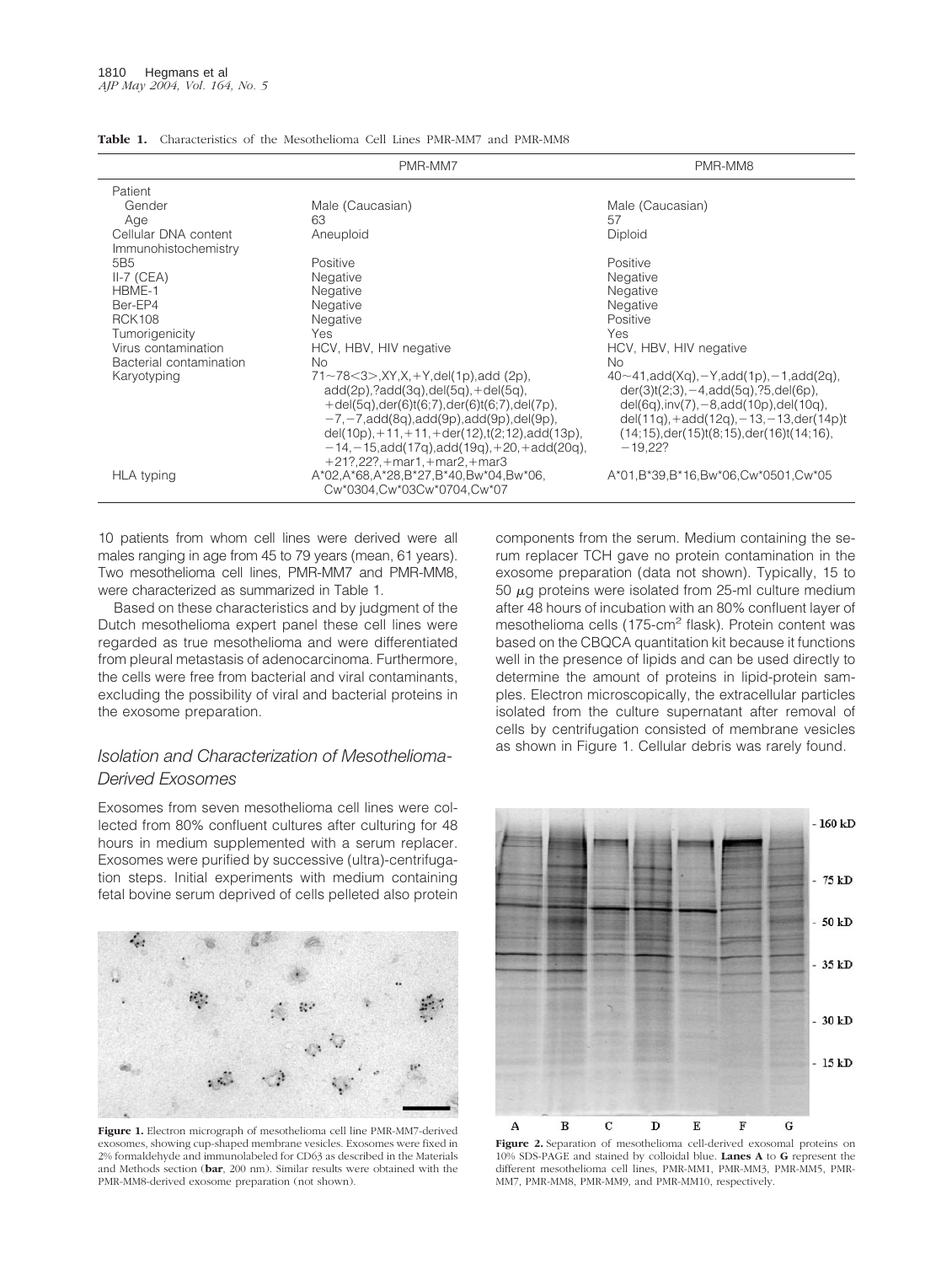

**Figure 3.** Exosomes derived from the mesothelioma cell lines PMR-MM7 (**B**) and PMR-MM8 (**C**) after electrophoresis in a denaturing polyacrylamide gel (**A**, broad range marker in kilodaltons (kd)). Numbers correspond to the excised protein bands (see Table 2)

#### *Proteomic Analysis*

The protein composition of exosomes isolated from seven different mesothelioma cell lines was determined by electrophoretic separation onto a 10% SDS-PAGE gel (Figure 2). Because protein bands showed similar patterns between the different exosome preparations, two cell lines were depicted to characterize all distinct bands by MALDI-TOF mass spectrometry. Therefore, 50  $\mu$ g of exosomes derived from PMR-MM7 cells and PMR-MM8 cells were loaded onto a 10% SDS-PAGE gel (Figure 3). All distinct bands were subjected to MALDI-TOF analysis. As mentioned in the Materials and Methods section, criteria for positive protein identification were set as follows: maximum allowed peptide mass error of 200 ppm, at least five matching peptide masses, molecular weight of identified protein should match estimated values, and top score given by software. Results are presented in Table

2. The first column corresponds to the numbers on the SDS-PAGE gel followed by a description from which cell lines the exosomes were derived. Protein names, accession numbers, and calculated molecular weights were deduced from the mass fingerprint analysis in the MSDB database of the NCBI. Observed molecular weights were measured by interpolation by image analysis software with the molecular weight curve obtained from the molecular weight marker proteins run as a separate track on the gel. SDS-PAGE allows only an estimation of the mass of a protein. Differences between the calculated molecular weight and observed molecular weight can be caused by excessive post-translational modifications, which were not predicted in the theoretical digestion of the proteins in the database as well as precluding peptides from the fingerprint. The last column corresponds to the score given by the Matrix Science Mascot UK software analysis, which was significant  $(P < 0.05)$  when higher than 61.

Analysis of the exosomes by Western blot (Figure 4) confirmed the presence of the proteins detected by MALDI-TOF mass spectrometry. Antibodies against fascin,  $\beta$ -tubulin, HSC70, and HSP90 could be visualized by Western blot. As an illustration that some proteins were still present in both cell lines, even when only one gave a statistically significant result using our strict criteria for the MALDI-TOF technique, HSP70, fascin, and  $\beta$ -tubulin proteins were detected in one cell line by MALDI-TOF, whereas they were demonstrated in both cell lines using Western blotting.

#### **Discussion**

Tumor exosomes are poorly defined. In contrast to dendritic cell-derived exosomes, no studies have described an extensive protein characterization of tumor exosomes. Initial exosome isolations from pleural effusion turned out to be troublesome, caused by high amounts of immunoglobulins and complement factors present in the fluid.<sup>13</sup> Exosomes in pleural effusions will not only be secreted by mesothelioma cells, but also by mesothelial cells or from cells of hematopoietic origin present in the fluid. Therefore, mesothelioma cell line-derived exosomes were studied for their protein content. The seven mesothelioma cell lines described in this study secrete exosomes into their environment. Exosome-like vesicles were isolated from the culture supernatant after 48 hours of secretion by the cell lines through successive centrifugation steps. Electron microscopy showed 60 to 150 nm diameter vesicles. After one-dimensional electrophoresis of these exosome preparations, protein spots from two mesothelioma cell lines were analyzed by MALDI-TOF mass spectrometry.

Earlier studies showed that exosomes derived from mouse tumors concentrate tumor antigens and contain MHC class I molecules loaded with tumor peptides.<sup>6</sup> Similarly, MHC class I was found to be present on human tumor-derived exosomes that may be involved in the presentation of polypeptide fragments of antigens to T cells. Heat shock proteins (HSP) are a group of common proteins that play a role in the cell's response to elevated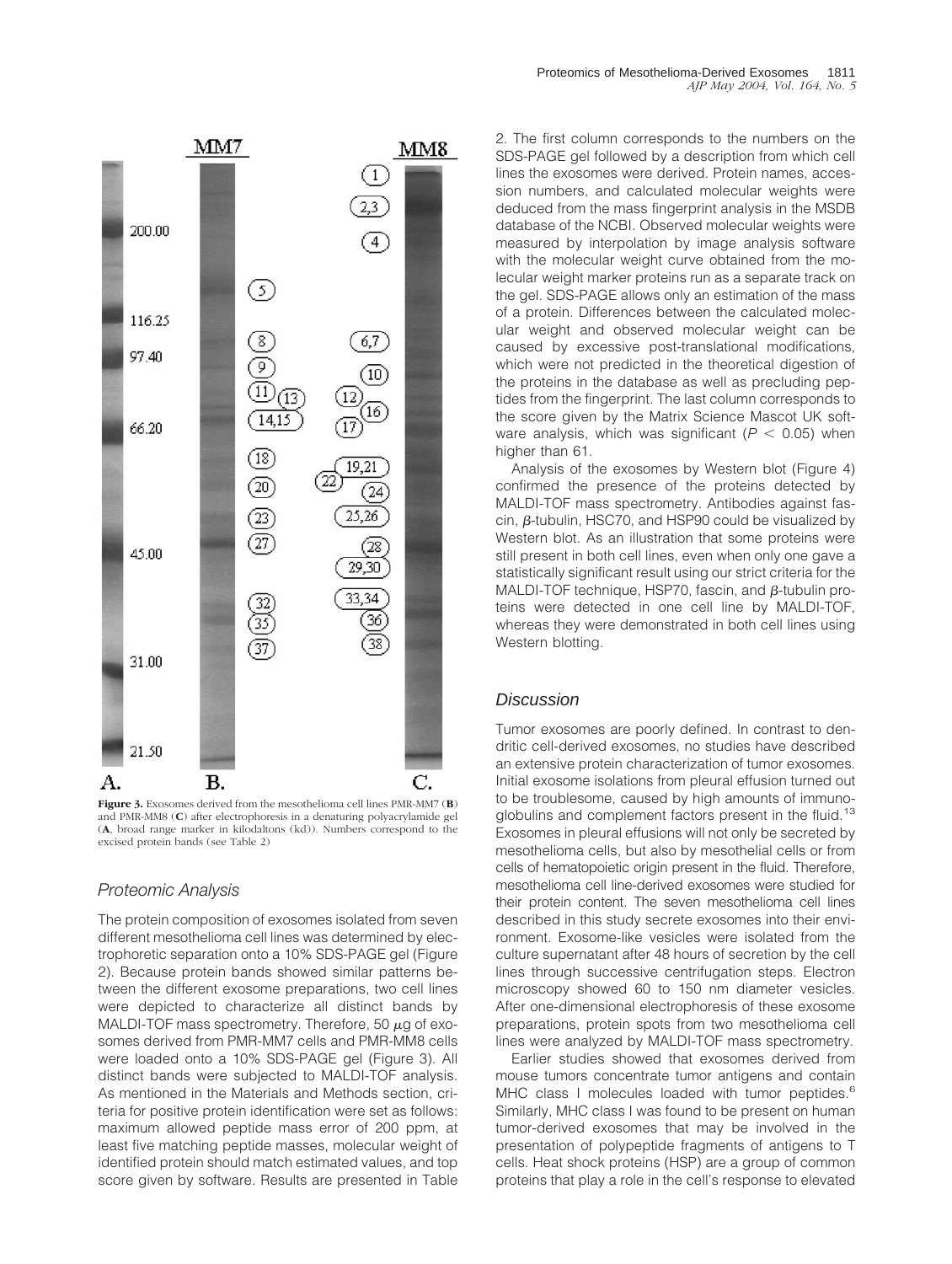|                | <b>PMR</b><br>No. MM | Protein                                     | Accession<br>number | Calculated Observed<br>mol wt | mr   |                | Peptides Coverage score* | Top |
|----------------|----------------------|---------------------------------------------|---------------------|-------------------------------|------|----------------|--------------------------|-----|
|                |                      |                                             |                     |                               |      |                |                          |     |
| 1              | 8                    | desmoplakin I                               | A38194              | 309.797                       | >272 | 36             | 11%                      | 116 |
| $\overline{c}$ | 8                    | fibronectin precursor                       | CAA26536            | 256.529                       | 228  | 31             | 15%                      | 148 |
| 3              | 8                    | myosin                                      | CAB05105            | 226.392                       | 205  | 29             | 13%                      | 97  |
| $\overline{4}$ | 8                    | putative P150                               | O00378              | 148.786                       | 174  | 15             | 10%                      | 72  |
| 5              | $\overline{7}$       | integrin alpha-3 chain precursor            | A40021              | 116.538                       | 136  | 15             | 17%                      | 69  |
| 6              | 8                    | hypothetical protein fragment               | Q9HAj5              | 71.444                        | 115  | 17             | 15%                      | 87  |
| 7              | 8                    | epithelial microtubule-associated protein   | 137356              | 84.002                        | 115  | 16             | 13%                      | 68  |
| 8              | $\overline{7}$       | actinin-4                                   | <b>BAA24447</b>     | 102.204                       | 106  | 12             | 11%                      | 67  |
| 9              | $\overline{7}$       | heat shock protein 90-alpha                 | HS9A HUMAN          | 84.490                        | 95   | 8              | 21%                      | 112 |
| 10             | 8                    | heat shock protein 90                       | AAA36026            | 83.212                        | 93   | 24             | 27%                      | 197 |
| 11             | $\overline{7}$       | ezrin                                       | Q96CU8              | 69.370                        | 84   | 16             | 25%                      | 134 |
| 12             | 8                    | ezrin                                       | EZRI HUMAN          | 69.225                        | 81   | 14             | 20%                      | 125 |
| 13             | $\overline{7}$       | moesin                                      | MOES HUMAN          | 67.647                        | 79   | 9              | 13%                      | 75  |
| 14             | $\overline{7}$       | albumin                                     | 1A06A               | 65.695                        | 74   | 15             | 14%                      | 107 |
| 15             | $\overline{7}$       | annexin VI                                  | ANX6_HUMAN          | 75.695                        | 74   | 14             | 16%                      | 75  |
| 16             | 8                    | moesin                                      | MOES HUMAN          | 67.647                        | 73   | 17             | 24%                      | 161 |
| 17             | 8                    | heat shock cognate protein 70               | A27077              | 70.854                        | 70   | 12             | 17%                      | 85  |
| 18             | $\overline{7}$       | pyruvate kinase                             | KPY1 HUMAN          | 57.710                        | 63   | 7              | 9%                       | 87  |
| 19             | 8                    | integrin-binding protein DEL1 precursor     | O43854              | 53.730                        | 60   | 12             | 20%                      | 102 |
| 20             | $\overline{7}$       | beta-tubulin                                | 138369              | 48.848                        | 60   | 7              | 13%                      | 71  |
| 21             | 8                    | fascin                                      | FSC1 HUMAN          | 54.365                        | 60   | 8              | 15%                      | 72  |
| 22             | 8                    | kinesin-like protein 2                      | Q9NS87              | 160.061                       | 57   | 12             | 7%                       | 70  |
| 23             | 7                    | enolase alpha                               | ENOA_HUMAN          | 47.008                        | 52   | 8              | 17%                      | 65  |
| 24             | 8                    | PV1 protein                                 | Q9BX97              | 50.562                        | 50   | 8              | 16%                      | 65  |
| 25             | 8                    | protein kinase                              | A38643              | 53.676                        | 50   | 11             | 21%                      | 62  |
| 26             | 8                    | translation initiation factor               | FIMS4A              | 46.125                        | 50   | 12             | 31%                      | 77  |
| 27             | $\overline{7}$       | actin                                       | AAH08633            | 40.978                        | 49   | 12             | 29%                      | 111 |
| 28             | 8                    | actin                                       | AAH08633            | 40.978                        | 47   | 12             | 36%                      | 126 |
| 29             | 8                    | 2'3'-cyclic-nucleotide 3'-phosphodiesterase | BAA02435            | 45.070                        | 45   | 11             | 28%                      | 115 |
| 30             | 8                    | MHC class I HLA-B                           | 168774              | 31.669                        | 45   | $\hbox{9}$     | 39%                      | 103 |
| 31             | 8                    | MHC class I antigen (fragment)              | Q9TP25              | 21.011                        | 45   | 8              | 44%                      | 67  |
| 32             | $\overline{7}$       | glyceraldehyde 3-phosphate dehydrogenase    | CAA25833            | 36.031                        | 41   | 8              | 23%                      | 89  |
| 33             | 8                    | glyceraldehyde 3-phosphate dehydrogenase    | G3P2_HUMAN          | 35.899                        | 39   | $\overline{7}$ | 14%                      | 75  |
| 34             | 8                    | annexin I                                   | 1AIN                | 35.018                        | 39   | 8              | 24%                      | 92  |
| 35             | $\overline{7}$       | annexin II                                  | ANX2 HUMAN          | 38.449                        | 39   | 21             | 52%                      | 251 |
| 36             | 8                    | annexin II                                  | ANX2 HUMAN          | 38.449                        | 37   | 13             | 31%                      | 139 |
| 37             | $\overline{7}$       | annexin V                                   | 1HVE                | 35.068                        | 36   | 9              | 26%                      | 88  |
| 38             | 8                    | annexin V                                   | 1HVE                | 35.068                        | 35   | $\overline{7}$ | 22%                      | 64  |

**Table 2.** Identified Exosomal Proteins Secreted by Mesothelioma Cells (Ordered by Observed Molecular Weight)

\*Top scores higher than 61 were significant ( $p < 0.05$ ).

temperature, infection, cytokine stimulation, metabolic starvation, and other environmental stresses. Indicated by intense bands on the PAGE-gel, high amounts of HSP90 and heat shock cognate protein (HSC) 70 were present in mesothelioma-derived exosomes. HSP are normally present in small amounts within the cytoplasm of all cells in all life forms but can also be released into the



Figure 4. The presence of fascin  $(I)$ ,  $\beta$ -tubulin  $(I)$ , HSC70  $(I)$ , and HSP90 (**IV**) were confirmed by Western blots of PMR-MM7-derived exosomes (A) and PMR-MM8-derived exosomes (B). The primary antibodies anti-fascin (1:1000), anti- $\beta$ -tubulin (1:10.000), and anti-HSP90 (1:2000) were followed by horseradish peroxidase-conjugated goat anti-mouse IgG1. Anti-HSC70 (1:1000) was followed by Envision (DAKO). Blots were incubated with SuperSignal West Pico chemiluminescent substrate and exposed to Hyperfilm ECL (Amersham Biosciences, Buckinghamshire, England).

extracellular environment in the absence of cellular necrosis.14 The precise mechanisms by which HSP are actively released by viable cells have not yet been elucidated but we propose that exosomes may play a role in releasing HSP from cells. Inside cells, HSP play a role in protein trafficking, whereby they fold other proteins properly, keep them in correct and functional shape, or transport them from one location to another.<sup>15</sup> They act thus as chaperones, bringing along with them small fragments, or peptides, derived from other proteins expressed in that cell, providing a "fingerprint" of the cell's content.<sup>16</sup> Therefore, exosomes carrying high amounts of HSP from a patient's tumor may be good candidates for a cancer immune therapy without the need to identify what those antigens are. HSP in exosomes can be taken up by dendritic cells and macrophages (perhaps by CD91 receptor-mediated endocytosis $17-19$ ), and processed for presentation to the immune system in the lymph nodes. The tumor-specific antigens are released from the HSP inside the cell and presented to cytotoxic T cells (CTL), or "killer cells," which are then activated. Different studies showed that immune cells stimulated with heat shock proteins can eliminate different kinds of cancers.<sup>20-26</sup>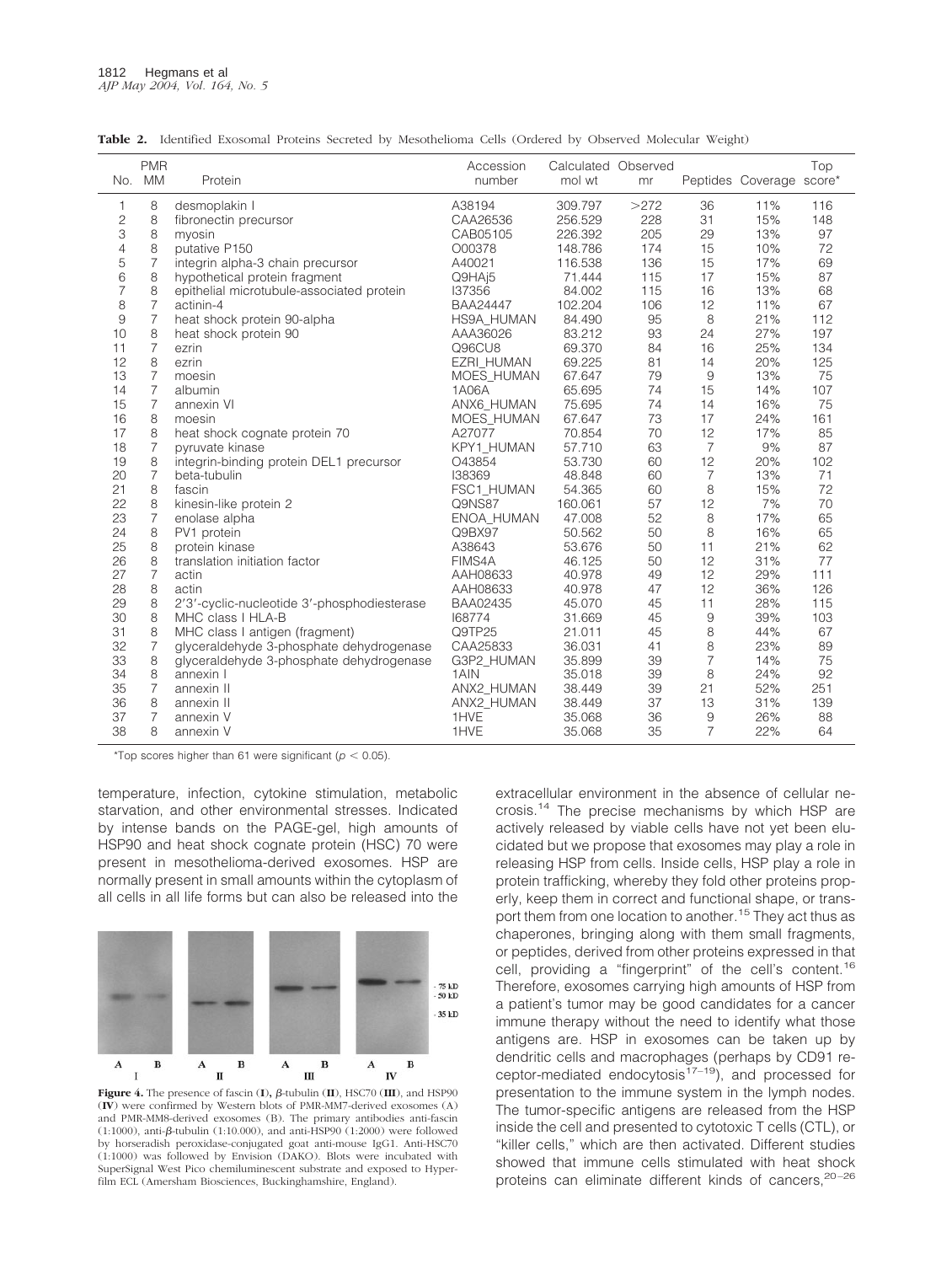and phase III trails are underway in renal cancer and metastatic melanoma. HSC70 has furthermore been described as an important factor in the release of exosomes during reticulocyte maturation<sup>27</sup> and HSP73, present in dendritic cell-derived exosomes, induced antitumor immune responses *in vivo*. 4

Annexins comprise a structurally conserved family of proteins capable of binding in a  $Ca^{2+}$ -dependent manner to phospholipids.<sup>28</sup> Annexins participate in the regulation of membrane organization, membrane traffic, and the regulation of calcium currents across cell membranes or within cells.<sup>29</sup> After being exported outside of cells, some annexins have been shown to function as receptors for extracellular proteins and proteases and can interact with glycoconjugates.<sup>30</sup> Annexin A2 and annexin A6 participate in disconnecting the clathrin lattice from the spectrin membrane cytoskeleton during the final stages of coated pit budding.<sup>31-33</sup>

The annexins found in this study (annexin A1 (synonyms: annexin I/lipocortin 1)), annexin A2 (annexin II/ calpactin 1), annexin A5 (annexin V), and annexin A6 (annexin VI)) may regulate membrane-cytoskeleton dynamics and besides being involved in membrane-fusion events between intracellular compartments, they play a role in the inward vesiculation process.<sup>34</sup>

We and others could not detect tetraspanin molecules by mass spectrometry techniques.<sup>35,36</sup> However, immunogold electron microscopy using an anti-CD63 (specific tetraspanin marker of late endosomes) antibody showed the presence of this protein at the exosome surface suggesting it was under the threshold of detection of the SDS-PAGE/MALDI-TOF technique.

Plasmalemma vesicle-associated protein (PLVAP) or PV-1 is a caveolae-specific glycoprotein associated with stomatal diaphragms of caveolae, transendothelial channels, and fenestrae and is highly conserved across species.37 While for the diaphragms of fenestrae a "sieving" function of the blood plasma components has been documented,<sup>38</sup> there is no data documenting the function of diaphragms of caveolae. PV-1 is anchored in the membrane and could participate in protein-protein interactions via the proline-rich region at the C terminus.<sup>38</sup> Results of strong affinity between PV-1 and heparin suggests that PV-1 may interact with heparan sulfate proteoglycans located on cell surfaces or in the extracellular matrix.39 Although data of PV-1 expression on mesothelial cells are lacking, PV-1 is expressed in many types of multiple endocrine and endothelial cell types.<sup>39</sup> Our data provide evidence for the presence of PV-1 protein in exosomes from mesothelioma cell lines but the role of this protein both in exosomes and normal mesothelial cells is a matter under current investigation.

Cytoskeleton proteins as actin and tubulin give structure to the exosome together with the associated proteins ezrin, moesin, actinin-4, desmoplakin I, and fascin. Ezrin and moesin belong to the ERM family that attach actin filaments to transmembrane glycoproteins and thereby stabilize cell-surface protrusions.<sup>40-42</sup>  $\alpha$ -actinin is a microfilament bundling and cross-linking protein that is ubiquitously expressed in numerous actin structures of virtually all cells. Four different isoforms encoding  $\alpha$ -ac-

tinin have been identified in humans.  $\alpha$ -actinin-1 exists as a non-muscle or a smooth muscle isoform,  $\alpha$ -actinin-2 and -3 are skeleton muscle isoforms, and  $\alpha$ -actinin-4 is a non-muscle isoform.43–46 Although both are non-muscle isoforms,  $\alpha$ -actinin-4 exerts contradictory functions from those of  $\alpha$ -actinin-1 with respect to their involvement in cell movement.  $\alpha$ -actinin-4 is described to be associated with enhanced cell motility and cancer invasion, especially in patients with a cytoplasmic localization of this protein.<sup>46</sup> After disassembly of the actin skeleton,  $\alpha$ -actinin-4 may reorganize the cytoskeleton by cross-linking actin filaments, a process supposedly requisite for exosome formation. Recently, mutations in the ACTN4 gene, which codes for  $\alpha$ -actinin-4, were reported to cause familial focal segmental glomerulosclerosis.<sup>47</sup> Although rarely detected in lung tumors, a point-mutation (adenine  $\rightarrow$  thymine) in the ACTN4 gene of a non-small cell lung cancer (NSCLC) cell line resulting in an asparagine instead of lysine in actinin-4, leading to the expression of a tumor-specific antigen recognized by autologous cytotoxic T lymphocytes (CTL).48–50 Preliminary data suggest that the mesothelioma cell line (PMR-MM7, HLA-A02, A68) is not recognized by the mutated actinin-4-specific CTL clone (HLA-A02, A68, under current investigation (F. Mami-Chouaib, Institut Gustave Roussy, Villejuif, France)).

Like actinin-4, fascin organizes actin filaments into bundles and is predominantly present in dendrites, microspikes, microvilli, filopodia, and pseudopodia (or called lamellipodia depending on the morphology) at the cell periphery and in stress fibers in some cells. The expression of fascin is described in cells that have the morphological characteristic of membrane protrusions in common, like glial and neuronal cells, microcapillary endothelial cells, and antigen-presenting dendritic cells. Therefore, it is suggested that fascin plays a role in extending the membrane either for cell motility or for interactions with other cell types. Fascin expression is dramatically increased during maturation of DC.<sup>51</sup> On maturation of DC and their travel to lymph nodes to present the antigen to T cells, numerous fascin-containing membrane extensions appear. At this stage, the secretion of exosomes by DC is increased.<sup>9</sup> High levels of fascin is also observed in many cancer cells and appears to be correlated with aggressive cell behavior.<sup>52,53</sup> We suggest that fascin may also be involved in the inward budding of multi-vesicular bodies, which creates internal vesicles that after fusion with the plasma membrane leads to release of exosomes into the extracellular milieu.

Desmoplakin is required for assembly of functional desmosomes (a type of junction that attaches one cell to its neighbor) during epithelial sheet formation, maintaining cytoskeletal architecture, and reinforcing membrane attachments essential for stable intercellular adhesion.<sup>54</sup> This intracellular anchor protein is responsible for connecting the cytoskeleton to transmembrane adhesion proteins.

Molecular motor proteins mediate the intracellular transport of membrane-enclosed organelles. Kinesin-like protein, a microtubule-based motor protein, was found.

The membrane orientation of exosomes is identical to that of cells, during their formation cytoplasm is included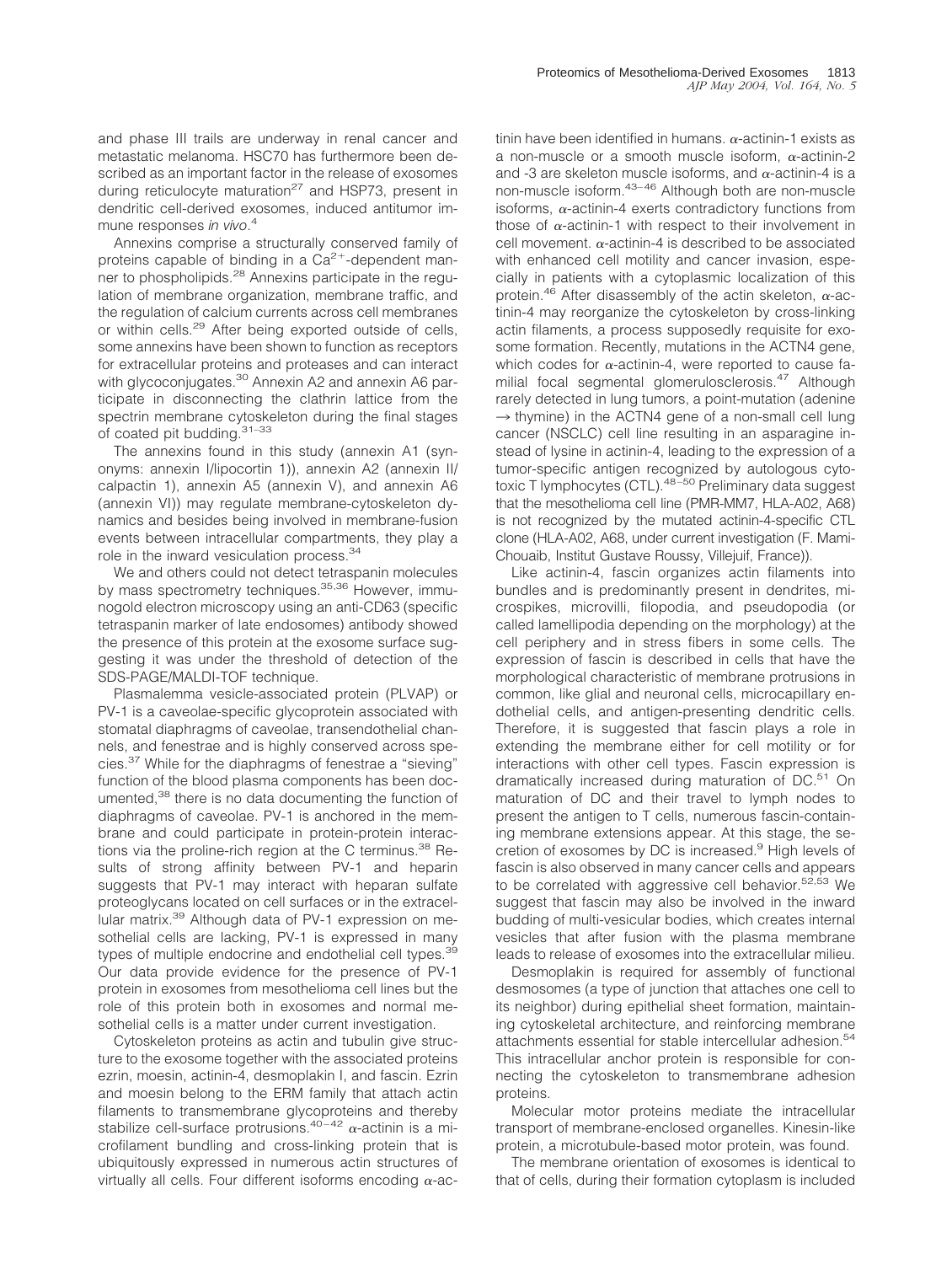into the vesicle. The metabolic enzymes, glyceraldehyde 3-phosphate dehydrogenase, enolase-1, and pyruvate kinase, are involved in the glycolysis. This process in which glucose is converted into pyruvate with the concomitant production of ATP occurs in the cytosol. Regulation of the production of cyclic AMP is done by 2'3'-cyclic-nucleotide 3' phosphodiesterase. The phenomenon of increased expression of glucose transporters and glycolytic enzymes in tumor cells was described as the Warburg effect<sup>55</sup> and is one of the most universal characteristics of solid tumors.<sup>56-58</sup> The genes of these products are also found to be up-regulated in expression mapping in mesothelioma oncogenesis (Singhal S, personal communication). High amounts of glycolytic enzymes in the cytoplasm of cells will thus be reflected by the presence of these enzymes in exosomes. There are no data published on the distribution and function of the putative P150 protein (code O00378).

Some of the proteins present in mesothelioma-derived exosomes like MHC class I, HSC70, HSP90 $\alpha$ , annexins (A1, A2, A5, A6), actin, and tubulin were also described to be present in B cell-derived exosomes<sup>35</sup> and dendritic cell-derived exosomes.<sup>5</sup> Furthermore, proteomic analysis of B cell-derived exosomes revealed the presence of moesin, glyceraldehyde 3-phosphate dehydrogenase, pyruvate kinase, and enolase in common with our results on mesothelioma-derived exosomes.<sup>35</sup> Common proteins with intestinal epithelial cell exosomes are MHC class I, actin, tubulin, and enolase-1 and with other tumor-derived exosomes are MHC class I and HSC70.<sup>59</sup>

Most interesting was the detection of a protein, not described previously on exosomes, a precursor of the developmental endothelial locus-1 (DEL-1) protein. DEL-1 has structural homology to lactadherin and has a regulatory function in vascular remodeling during embryo genesis.<sup>60</sup> It is described as an extracellular matrix protein that promotes adhesion of endothelial cells via the  $\alpha$ v $\beta$ 3 integrin receptor present on endothelial cells. The  $\alpha$ v $\beta$ 3 integrin receptor is also present on dendritic cells and mediates the uptake of apoptotic vesicles, important for cross priming of tumor antigens. It is speculative that DEL-1 on tumor-exosomes is important for targeting exosomes to DC for cross-presentation. Recently, Aoka et al<sup>61,62</sup> suggested that DEL-1 acts as an angiogenic factor in the context of solid tumor formation and that the increase in vascular development accelerates tumor growth through decreased apoptosis. The role of DEL-1 in tumor exosomes can be bilateral first, attachment to dendritic cells and secondly, to increase the vascular development in the neighborhood of the tumor. Exosomes may also bind to extracellular matrix components by fibronectin, a ligand for integrins.

Proteomic analysis using MALDI-TOF mass spectrometry revealed several new proteins not previously described on (tumor) exosomes or for mesothelioma cell lines. In conclusion, mesothelioma cell line-derived exosomes express a discrete set of proteins involved in antigen presentation, signal transduction, migration, and adhesion and thereby may be an important pathway in the communication between cells.

## Acknowledgments

We thank Hans Dalebout, Lies-Anne Severijnen, and Janice Griffith for their assistance in the MALDI-TOF mass spectrometry studies and electron microscopy studies, respectively. We also thank the Department of Clinical Genetics of the Erasmus MC for karyotyping the mesothelioma cell lines.

#### References

- 1. Raposo G, Nijman HW, Stoorvogel W, Liejendekker R, Harding CV, Melief CJ, Geuze HJ: B lymphocytes secrete antigen-presenting vesicles. J Exp Med 1996, 183:1161–1172
- 2. Denzer K, Kleijmeer MJ, Heijnen HF, Stoorvogel W, Geuze HJ: Exosome: from internal vesicle of the multi-vesicular body to intercellular signaling device. J Cell Sci 2000, 113:3365–3374
- 3. Thery C, Zitvogel L, Amigorena S: Exosomes: composition, biogenesis, and function. Nat Rev Immunol 2002, 2:569–579
- 4. Thery C, Regnault A, Garin J, Wolfers J, Zitvogel L, Ricciardi-Castagnoli P, Raposo G, Amigorena S: Molecular characterization of dendritic cell-derived exosomes: selective accumulation of the heat shock protein hsc73. J Cell Biol 1999, 147:599–610
- 5. Thery C, Boussac M, Veron P, Ricciardi-Castagnoli P, Raposo G, Garin J, Amigorena S: Proteomic analysis of dendritic cell-derived exosomes: a secreted subcellular compartment distinct from apoptotic vesicles. J Immunol 2001, 166:7309–7318
- 6. Wolfers J, Lozier A, Raposo G, Regnault A, Thery C, Masurier C, Flament C, Pouzieux S, Faure F, Tursz T, Angevin E, Amigorena S, Zitvogel L: Tumor-derived exosomes are a source of shared tumor rejection antigens for CTL cross-priming. Nat Med 2001, 7:297–303
- 7. Andre F, Schartz NE, Movassagh M, Flament C, Pautier P, Morice P, Pomel C, Lhomme C, Escudier B, Le Chevalier T, Tursz T, Amigorena S, Raposo G, Angevin E, Zitvogel L: Malignant effusions and immunogenic tumour-derived exosomes. Lancet 2002, 360:295–305
- 8. Amigorena S: Anti-tumour immunotherapy using dendritic cell-derived exosomes. Res Immunol 1998, 149:661–662
- 9. Zitvogel L, Regnault A, Lozier A, Wolfers J, Flament C, Tenza D, Ricciardi-Castagnoli P, Raposo G, Amigorena S: Eradication of established murine tumors using a novel cell-free vaccine: dendritic cell-derived exosomes. Nat Med 1998, 4:594–600
- 10. Zitvogel L, Fernandez N, Lozier A, Wolfers J, Regnault A, Raposo G, Amigorena S: Dendritic cells or their exosomes are effective biotherapies of cancer. Eur J Cancer 1999, 35:S36–S38
- 11. Hoogsteden HC, Langerak AW, van der Kwast TH, Versnel MA, van Gelder T: Malignant pleural mesothelioma. Crit Rev Oncol Hematol 1997, 25:97–126
- 12. Freedman VH, Shin SI: Cellular tumorigenicity in nude mice: correlation with cell growth in semi-solid medium. Cell 1974, 3:355–359
- 13. Bard MP, Hegmans JP, Hemmes A, Luider TM, Willemsen R, Severijnen LA, Van Meerbeeck JP, Burgers SA, Hoogsteden HC, Lambrecht BN: Proteomic analysis of exosomes isolated from human malignant pleural effusions. Am J Respir Cell Mol Biol, 2004, Feb 19 [Epub ahead of print]
- 14. Pockley AG: Heat shock proteins in health and disease: therapeutic targets or therapeutic agents? Exp Rev Mol Med 2001. Sept 21:1–21
- 15. Gething MJ, Sambrook J: Protein folding in the cell. Nature 1992, 355:33–45
- 16. Young D, Roman E, Moreno C, O'Brien R, Born W: Molecular chaperones and the immune response. Philose Trans R Soc Lond B Biol Sci 1993, 339:363–367; 367–368
- 17. Arnold-Schild D, Hanau D, Spehner D, Schmid C, Rammensee HG, de la Salle H, Schild H: Cutting edge: receptor-mediated endocytosis of heat shock proteins by professional antigen-presenting cells. J Immunol 1999, 162:3757–3760
- 18. Binder RJ, Han DK, Srivastava PK: CD91: a receptor for heat shock protein gp96. Nat Immunol 2000, 1:151–155
- 19. Basu S, Binder RJ, Ramalingam T, Srivastava PK: CD91 is a common receptor for heat shock proteins gp96, hsp90, hsp70, and calreticulin. Immunity 2001, 14:303–313
- 20. Udono H, Srivastava PK: Comparison of tumor-specific immunoge-